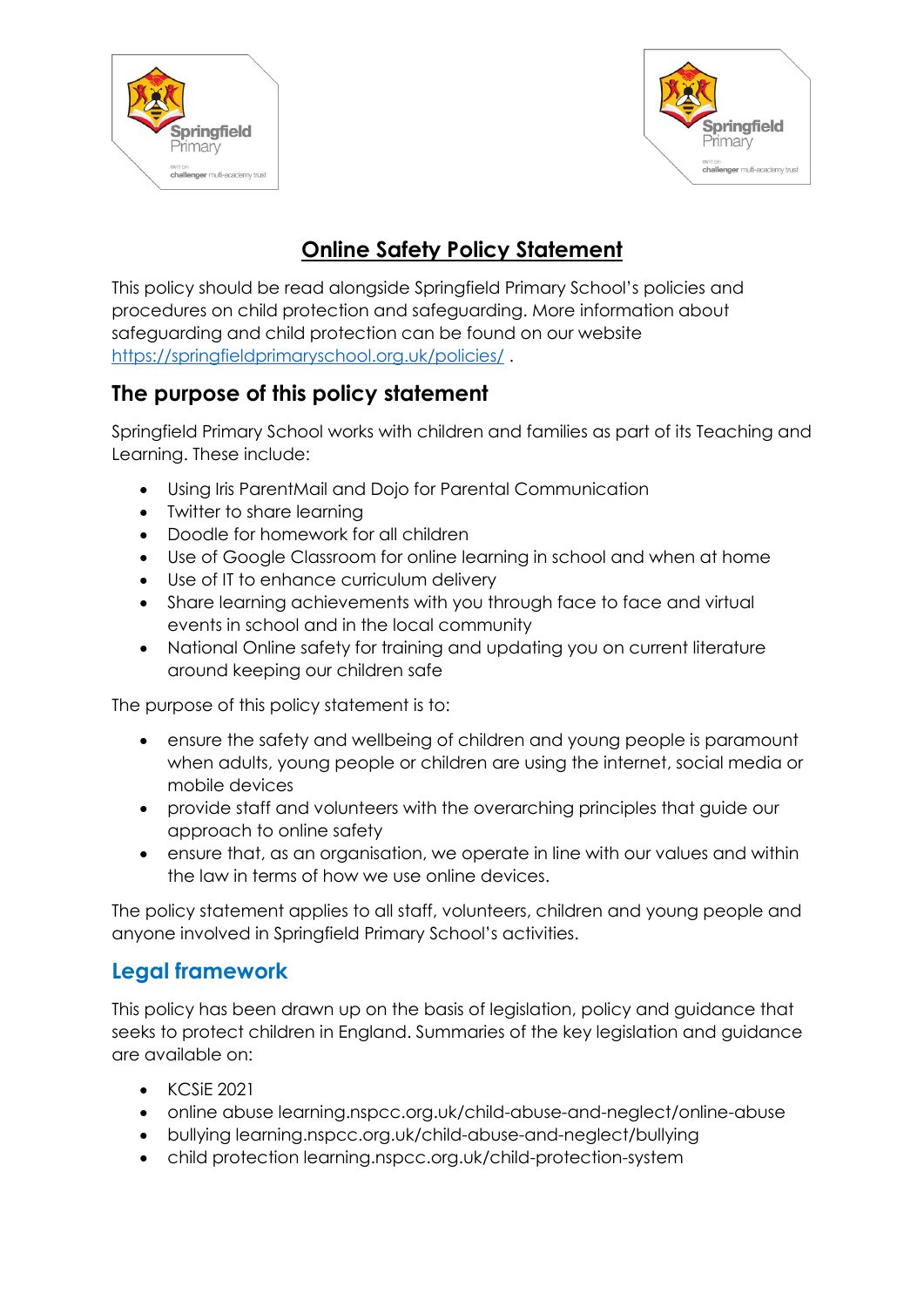



#### **We believe that:**

- children and young people should never experience abuse of any kind
- children should be able to use the internet for education and personal development, but safeguards need to be in place to ensure they are kept safe at all times.

#### **We recognise that:**

- the online world provides everyone with many opportunities; however it can also present risks and challenges
- we have a duty to ensure that all children, young people and adults involved in our organisation are protected from potential harm online
- we have a responsibility to help keep children and young people safe online, whether or not they are using Springfield Primary School's network and devices
- all children, regardless of age, disability, gender reassignment, race, religion or belief, sex or sexual orientation, have the right to equal protection from all types of harm or abuse
- working in partnership with children, young people, their parents, carers and other agencies is essential in promoting young people's welfare and in helping young people to be responsible in their approach to online safety.

#### **We will seek to keep children and young people safe by:**

- appointing an online safety coordinator
- providing clear and specific directions to staff and volunteers on how to behave online through our behaviour code for adults
- supporting and encouraging the young people using our service to use the internet, social media and mobile phones in a way that keeps them safe and shows respect for others
- supporting and encouraging parents and carers to do what they can to keep their children safe online
- developing an online safety agreement for use with young people and their parents/carers
- developing clear and robust procedures to enable us to respond appropriately to any incidents of inappropriate online behaviour, whether by an adult or a child/young person
- reviewing and updating the security of our information systems regularly
- ensuring that user names, logins, email accounts and passwords are used effectively
- ensuring personal information about the adults and children who are involved in our organisation is held securely and shared only as appropriate